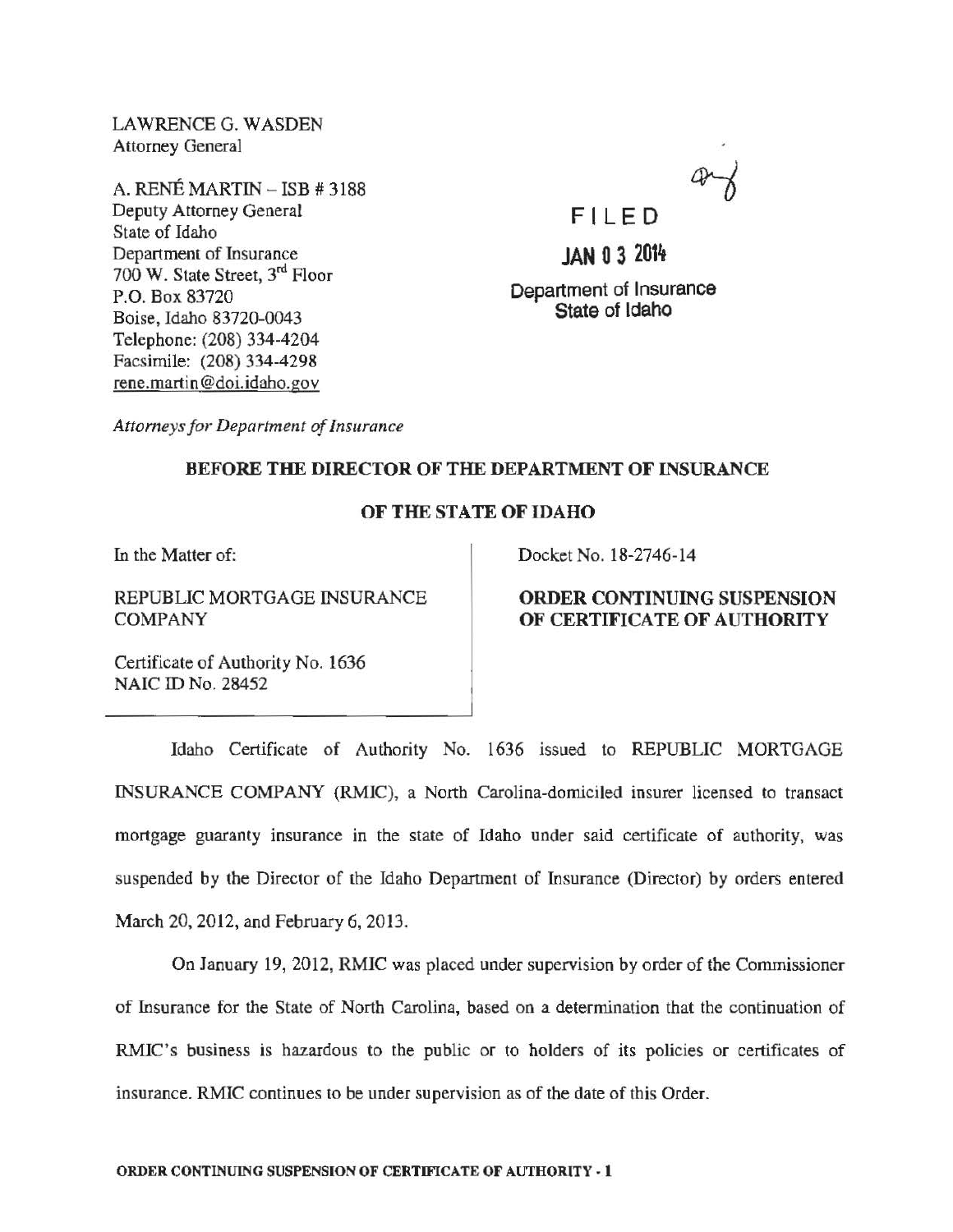The Director, having reviewed the foregoing and the requirements of Idaho Code § 41- 327, and good cause appearing therefor,

NOW, THEREFORE, IT IS HEREBY ORDERED, pursuant to Idaho Code§ 41-327(3), that Certificate of Authority No. 1636 issued to RMIC be CONTINUED IN SUSPENSION, effective inunediately, for a period of one (1) year from the date of this order. The Director may terminate the suspension sooner if the cause for said suspension is corrected and RMIC is otherwise in compliance with title 41, Idaho Code.

IT IS FURTHER ORDERED that RMIC shall comply with the requirements of Idaho Code § 41-329, including § 41-329(2), which states: "During the suspension period the insurer shall not solicit or write any new business in this state, but shall file its annual statement, pay fees, licenses, and taxes as required under this code, and may service its business already in force in this state, as if the certificate of authority had continued in force."

IT IS FURTHER ORDERED, pursuant to Idaho Code § 41-330(1), that, within four (4) days after notice of this suspension is provided, RMIC shall notify, by any available means, every person authorized to write business in the state of Idaho by said insurance company, to immediately cease to write any further insurance business for RMIC in Idaho, unless RMIC has already taken such action pursuant to prior order of suspension by the Director.

 $\overline{DATED}$  this  $\overline{3}$   $\overline{3}$  day of January, 2014.

STATE OF IDAHO DEPARTMENT OF INS

ham/eal

**Director**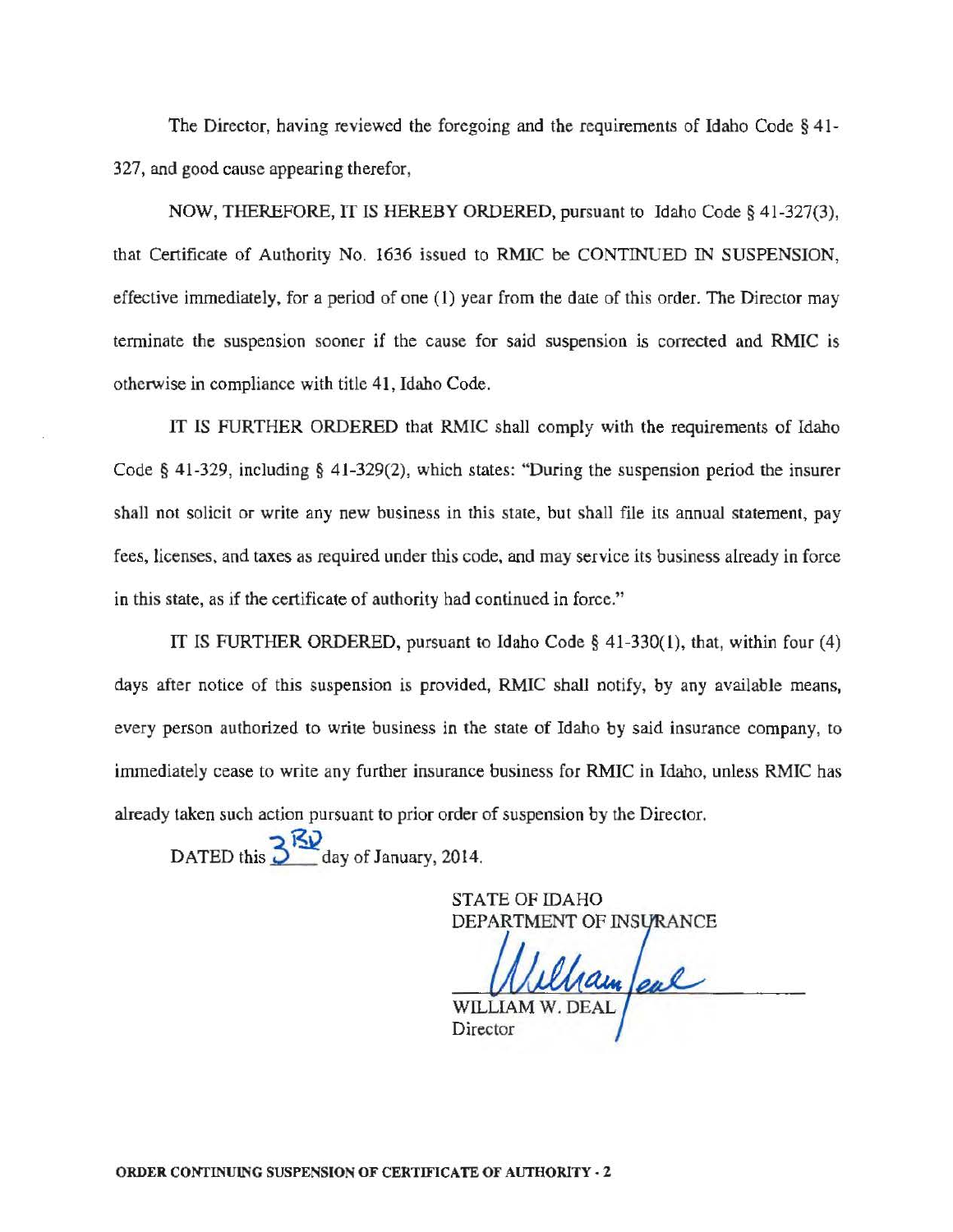#### NOTIFICATION OF RIGHTS

This is a final order of the Director. Any party may file a motion for reconsideration of this final order within fourteen (14) days of the service date of this order. The agency will dispose of the petition for reconsideration within twenty-one (21) days of its receipt, or the petition will be considered denied by operation of law. *See* Idaho Code§ 67-5246(4).

Pursuant to Idaho Code §§ 67-5270 and 67-5272, any party aggrieved by this final order or orders previously issued in this case may appeal this final order and all previously issued orders in this case to district court by filing a petition in the district court of the county in which:

- 1. A hearing was held,
- ii. The final agency action was taken,
- iii. The party seeking review of the order resides, or operates its principal place of business in Idaho, or
- iv. The real property or personal property that was the subject of the agency action is located.

An appeal must be filed within twenty-eight (28) days of (a) the service date of this final order, (b) an order denying petition for reconsideration, or (c) the failure within twenty-one (21) days to grant or deny a petition for reconsideration, whichever is later. *See* Idaho Code § 67-5273. The filing of an appeal to district court does not itself stay the effectiveness or enforcement of the order under appeal.